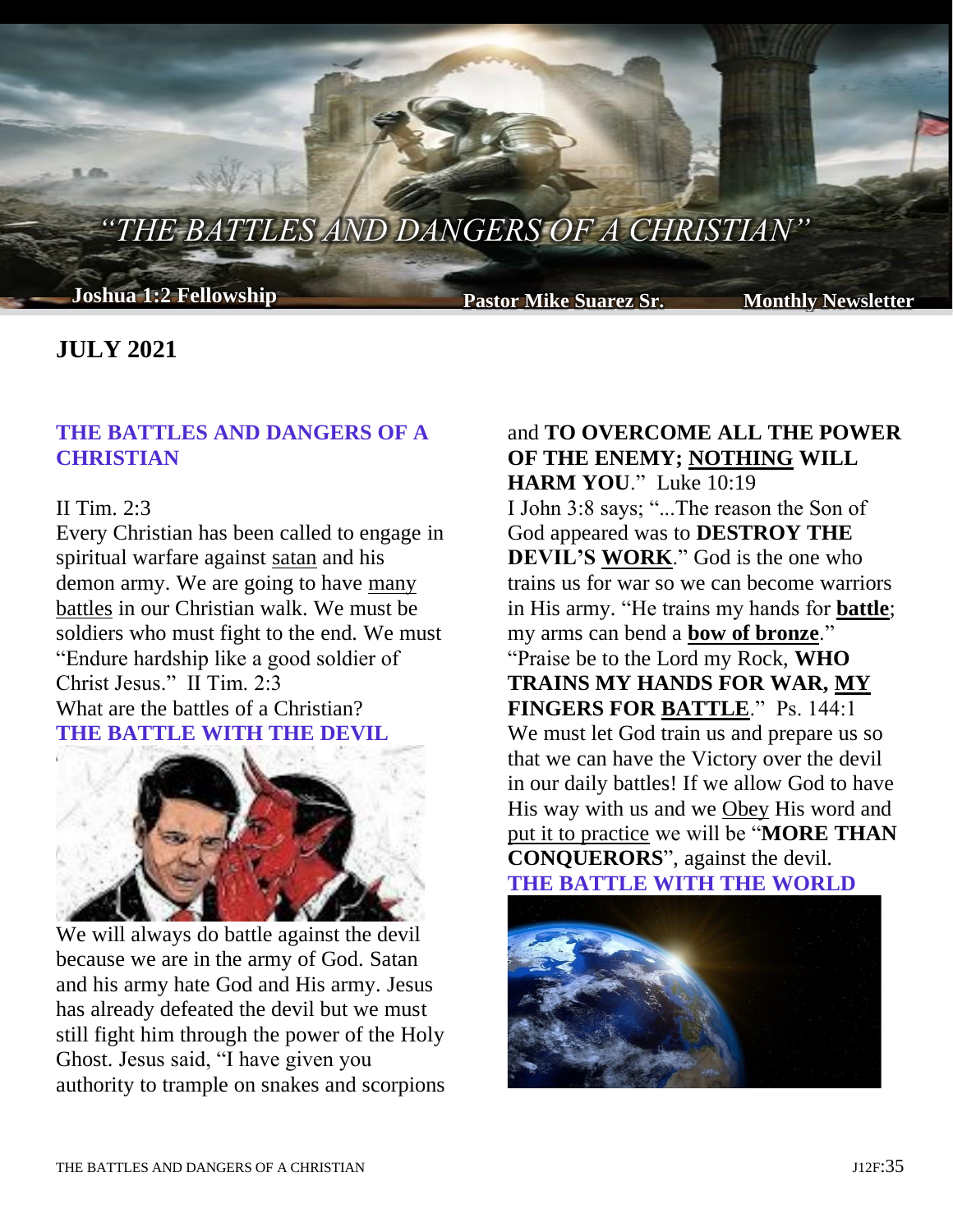The devil will try to get you to put your eyes on the world. He will tell you that all of your friends are having a good time while you are stuck in Church. The devil will paint a beautiful picture of the world for you. He will even offer it all to you if you will only bow down to him. Matt. 4:8-10. He offered the entire world to Jesus! "Again, the devil took Him to a very high Mountain and showed Him all the kingdoms of the **WORLD** and their splendor. "**ALL** this I will give you," he said, "if you will bow down and **WORSHIP** me." Matt. 4:8-9 We must understand that if we are going to be effective as Christians we cannot mix in with the things of the world. John said, "**DO NOT LOVE THE WORLD OR ANYTHING IN THE WORLD**. If anyone loves the world, the love of the Father is not in him.' I John 2:15 "For everything in the world - the cravings of sinful man and lust of his eyes and the boasting of what he has and does - comes not from the Father but from the world." I John 2:16 The Bible tells us that we can have the victory over the world. "You, dear children, are from God and have overcome them, because the One who is in you is greater than the one who is in the world. I John 4:4 "For everyone born of God overcomes the world. This is the VICTORY that has overcome the world, even our faith." I John 5:4



The flesh (old nature) is our **worst enemy.** The Christian must not fear the devil but the flesh. The devil can use our sinful nature to defeat us! Paul said, "The one who sows to please his sinful nature, from that nature will reap destruction; the one who sows to please the Spirit, from the Spirit will reap eternal life.' Gal. 6:8 Paul said, "**For the sinful nature desires what is contrary to the Spirit, and the Spirit what is contrary to the sinful nature. They are in conflict with each other, so that you do not do**  what you want." Gal. 5:17 **WHAT ARE SOME OF THE DANGERS OF SOWING TO THE FLESH**? King Saul was defeated by the **sin of Disobedience** (The flesh loves to disobey). God had commanded Saul to destroy a city and it's king, but he disobeyed God's commands. Because King Saul chose to disobey God he was stripped of his kingdom. The anointing of God left him because of his sins and he was powerless against the devil. Eventually the devil convinced him to commit suicide. King Saul went to hell because he chose to do it his way instead of God's way. The dragon of disobedience bit him and poisoned him. The Bible says; "...**TO OBEY IS BETTER THAN SACRIFICE**, and to heed is better than the fat of rams." I Sam. 15:22 Are you willing to use your **weapon of obedience** of God's Word against the devil? If you obey God you will have the Victory against the devil. King David becomes **complacent** and the **sin of lust** defeats him. The **sin of lust** bit him and the poison of lust killed the life of God in him. The Bible says, "In the spring, at the time when Kings go off to war, David sent Joab out with the king's men and the whole